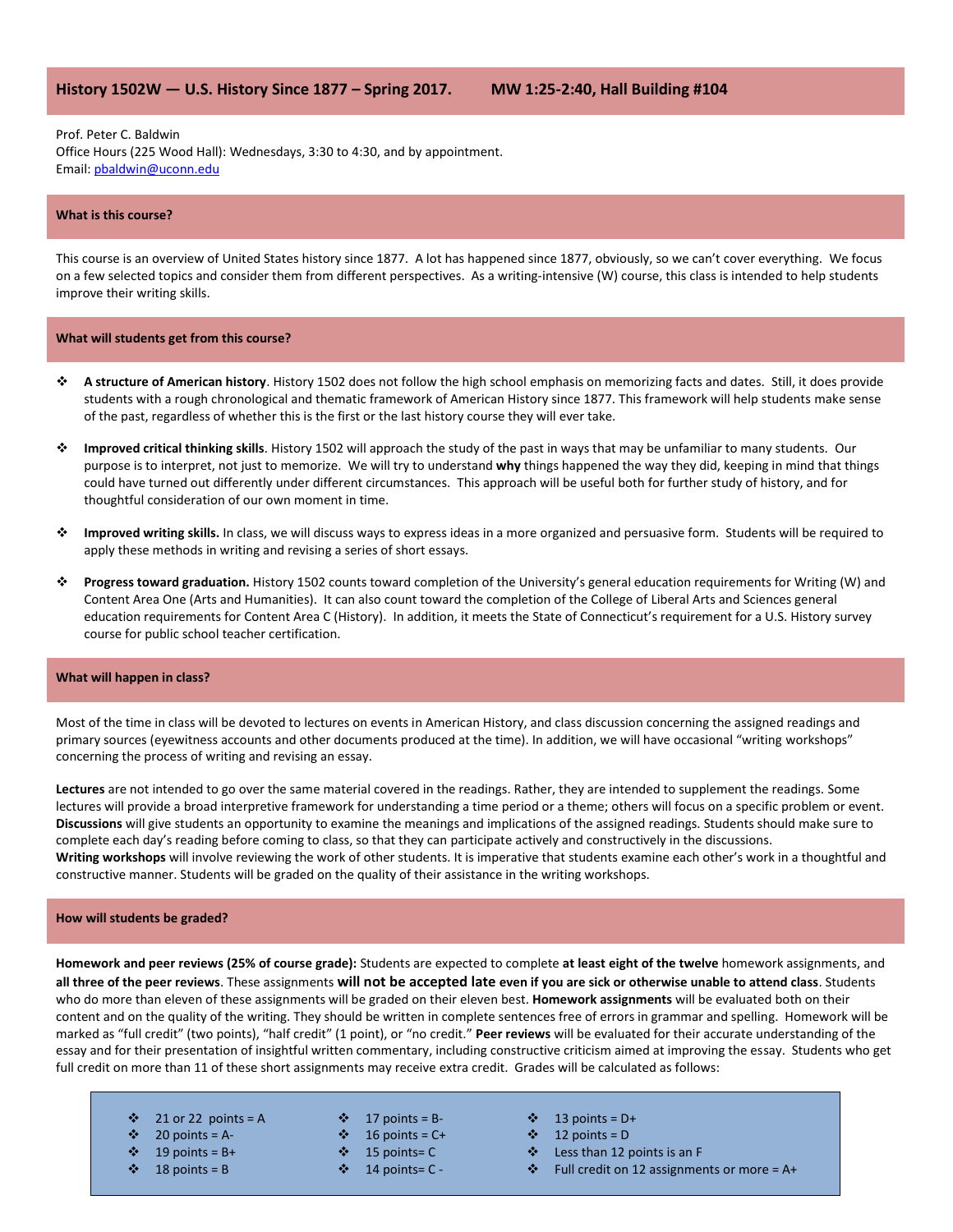**Three five-page papers (45% of course grade):** The assigned essays will examine issues raised by the assigned readings. They will be graded both on the quality of the argument and the gracefulness of the prose. Each paper will be reviewed by a fellow member of the class as well as by Prof. Baldwin. Following the review, students will be expected to carefully revise the paper and resubmit it for grading. Your final grade for that paper will be the average of the two drafts, rounded up. For instance, if you receive a B- on the first draft, and a B or a B+ on the second, your grade for the assignment will be a B; if you receive an A- or an A on the second draft, your grade will be a B+. Revisions are expected to be substantial. Merely correcting the errors in spelling and grammar will not be sufficient. According to university-wide policies for W courses, **you cannot pass this course unless you receive a passing grade for all its writing components.**

**Appearance and style of the third paper (5% of course grade).** The third paper will receive an additional grade for its success as a formal essay in the field of history. It is expected to be completely free of errors in spelling, grammar, and punctuation. It is expected to use proper citations and proper pagination. It is expected to use quotation marks and italics correctly, and to introduce quotations appropriately.

**Midterm (10% of course grade):** The 60-minute midterm exam will consist of some multiple-choice or true/false questions, along with some "long identification" questions. The "long identification" questions will ask you to define an important term or name and to provide a paragraph explaining its significance in American history.

**Final Exam (15% of course grade):** The final exam will mostly cover the second half of the course, but may also include some questions that cover material from the first half. It will consist of the same sorts of questions as you saw in the Midterm.

## **Ground Rules:**

- **Attention.** In order to ensure a positive learning environment for everyone, please keep your attention focused on the lecture or class discussion. Students who create significant or repeated disruptions may be asked to leave the room and will have their grades reduced.
- **Electronic devices. Please turn them off.** Class time is not to be used for talking on the phone, texting, playing games, listening to music, or using your computer in any way. Laptops have proven to be distractions in the classroom. If you feel that unusual circumstances require you to use your computer to take notes, please discuss the matter with me in advance; I would like to see supporting documentation from the Center for Students with Disabilities stating that you are incapable of taking notes by hand. **If I have to remind you of this expectation, you can be confident that your grade is dropping; if you persist, you will be asked to leave the class.**
- **Courtesy.** Students are expected to behave themselves in a way that shows courtesy to everyone in the room. They are expected to be attentive and respectful. Language or behavior that demeans or harasses other students will not be tolerated.
- **Punctuality** is important and expected. By arriving late, you cause a distraction for everybody. By wandering out for a "break" during class, you create distractions twice. If you have to leave during class, please take your things with you and do not return. If you repeatedly arrive late or leave early, you risk a reduction in your grade for class participation.
- **Meals**. Drinks and small snacks are OK, but please don't eat meals in class.
- **Email** is a form of professional correspondence that should be handled in a professional and courteous manner. Try to write in full sentences, with correct punctuation and spelling. (This is good practice for the real world). Etiquette is important, so choose your words carefully. If you are upset about something pertaining to class, e-mail is probably not the best way to discuss it. Please discuss it with me in person, outside of class time.
- **Deadlines.** The papers should be submitted on time. Students who encounter an emergency that prevents them from submitting a paper on time are required to discuss the matter with me in advance, if at all possible. For each day that either draft of a paper is late without permission, the grade for that paper will be reduced by a third of a grade (for instance from an A- to a B+).
- **Formatting.** Papers must be typed, double-spaced, with standard 1-inch margins, in a normal-looking font. Title pages do not count in the page limits. Please number the pages. Homework assignments may be written longhand, but must be plainly legible. Please edit your papers carefully for style, spelling, and grammar. Error-ridden final drafts may receive failing grades.
- **Cheating and Plagiarism**. Any student found to have committed what I consider a serious act of plagiarism, academic dishonesty, or cheating **will fail the course**. In this course, you are encouraged to build on the ideas and texts of others; you are also encouraged to study together, discuss readings outside of class, share your drafts during peer review and outside of class, and get help from the Writing Center. But when you use another's ideas or language—whether through direct quotation, summary, or paraphrase—you must acknowledge that debt by signaling it with a proper citation. For University policies on academic honesty, please see UConn's Student Code: http://community.uconn.edu/the-student-code-appendix-a/. Further, students must produce original work for this course. They should not recycle any part of their own work produced for any other course. Re-use of work from other courses is grounds for failing the entire course.